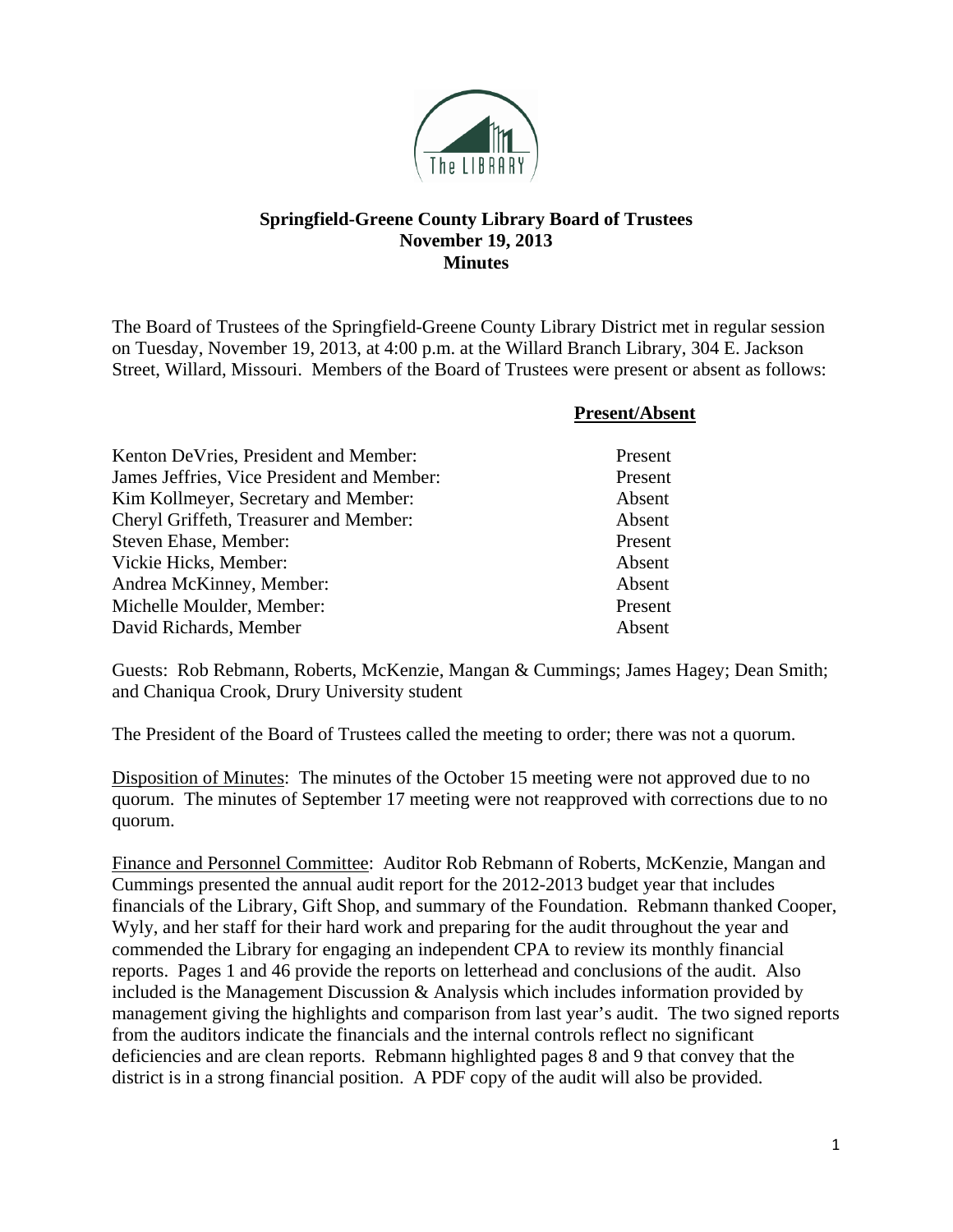Jeffries reported for the Finance-Personnel Committee. With 33.3 percent of the fiscal year elapsed, the Library was 7 percent under budget. Year-to-date revenues totaled \$752,106.15 versus \$3,906,834.47 in expenses. In December the Library should start receiving current tax checks. The first of two State Aid payments of \$68,793.50 was received. Salaries were at 31.8 percent and LAGERS is still low due to the timing of the payments. Health and insurance claims are doing well, which will benefit the Library this year and next. Total expenditures vs. total budgeted tax revenue is 1 million and a half more than tax revenue. Recommend that the Library keep any eye on this so that it does not skew the budget.

Buildings and Grounds Committee: Ehase reported:

- Allen Woody is leaving after serving as Facilities Manager for 11 years.
- Procedures have been put into place for securing the restroom at the Park Central Branch.
- Two heat exchangers were recently replaced at the Library Center. The purchase of a hoist last summer greatly helped in keeping the project to only one day and therefore saving on labor costs.
- The lot at the Library Station was striped last month.
- The ceiling at Panera Bread was leaking and has been fixed. The Library owns the building and leases it to Panera.
- Part of the physical changes at Midtown now include painting and updating to the new Reference Manager's office.

## Programs-Services-Technology Committee: Moulder reported:

Excellent presentation by Krissy Sinor, Training Coordinator, about the Edge Community Technology Center and all of the opportunities available. Sinor is scheduled to provide a presentation to the full board at the December meeting.

Report of the Director:

- The Friends of the Library's Fall Book Sale grossed \$125,218.74. These funds support programs, concerts, the Summer Reading Program, branch needs and many other services for the Library District including the \$300,000 pledge toward the Brentwood Branch renovation campaign.
- We continue to fill our open Branch Manager positions. Erin Gray has been named the Republic Branch Manager. Erin has been with the Library District for the last 10 years working in various capacities, most recently as a Collection Development Librarian.
- Kristin Bennett has accepted the position of Park Central Branch Manager. She holds a Master of Library and Information Science degree from the University of Missouri and will be moving to Springfield from Washington, Mo.
- We are currently accepting applications for Branch Manager positions at the Library Center and Ash Grove / Willard branches.
- Facilities Manager Allen Woody is retiring after 11 years with the Library. So we are currently accepting applications for someone to head up the Building and Grounds Department. B&G staff member Jim Amos will lead the department in the interim.
- A retirement reception for Library Center Branch Manager Lorraine Sandstrom is planned from 4-6 p.m. Wednesday, Dec. 4, in the Library Center auditorium. Lorraine will retire effective Dec. 4 after working 27 years with the Library District.
- Beginning Jan. 1, staff will be required to do eight hours of job shadowing/staff rotation